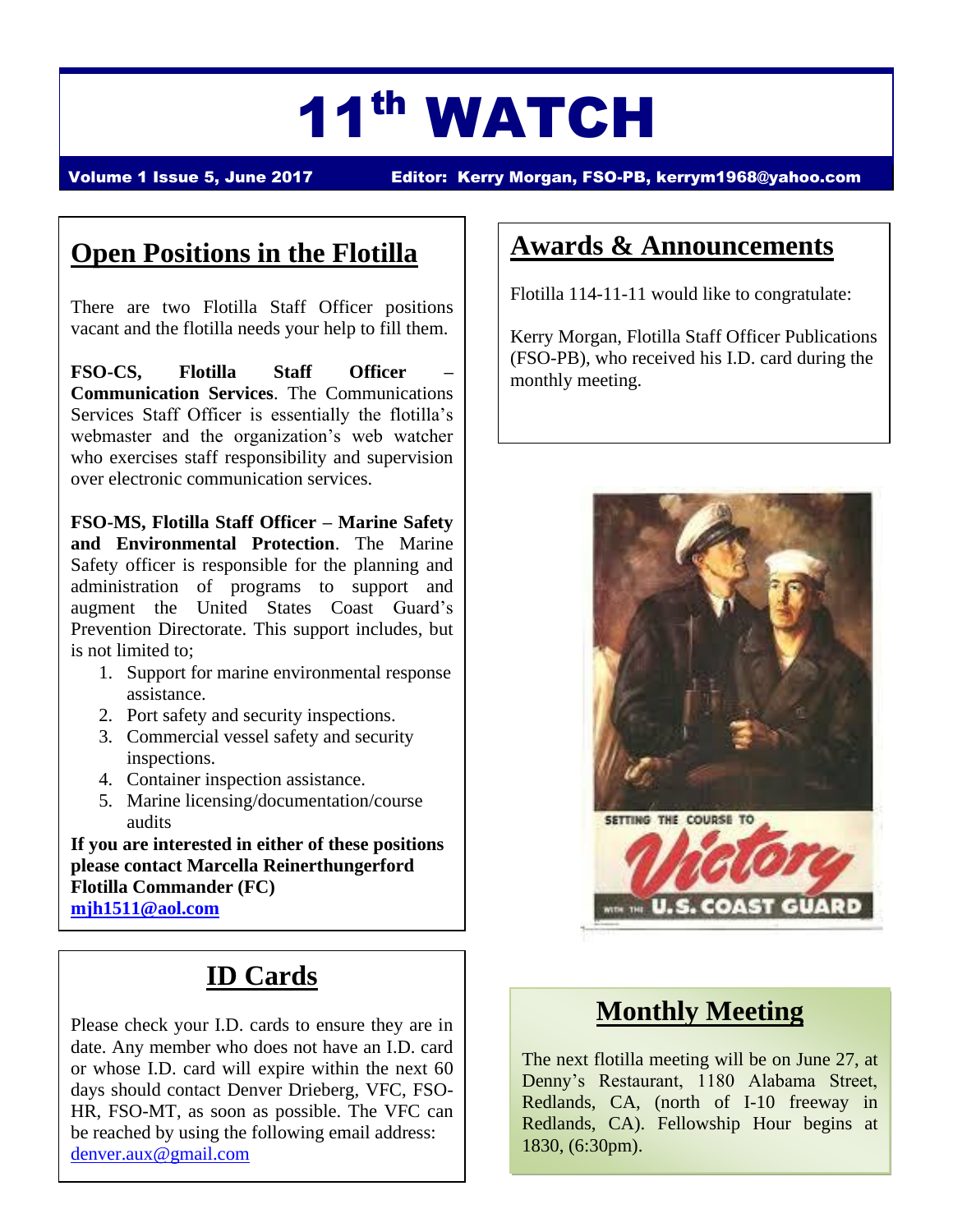

Above is William "Bill" Scholz, Assistant District Staff Officer Communications (ADSO-CM). Mr. Scholz was one of the instructors for the District Auxiliary Telecommunications Operator Specialty Course that finished after three weekends of intense training

## **4 th Cornerstone**

**Flotilla 114-11-11 would like to wish Octavious David, Flotilla Member a speedy recovery.**

**Although he is recovering from a recent injury, he showed dedication and commitment to duty by participating in the recent Flotilla meeting.**

# **An interview with William Scholz, Assistant District Staff Officer Communications (ADSO-CM)**

#### **How long have you been a member of the Coast guard Auxiliary?**

I joined the Auxiliary in 2000 so I guess it will be seventeen years this year.

#### **How long have you held your current position?**

I have been the ADSO-CM for about four years now.

**Why is the Telecommunications Operator Specialty (TCO) course so important to the Auxiliary?**

The TCO course prepares members to actually support the active duty Coast Guard, at **all** levels.

#### **Why are the Auxiliary TCO's important to the Coast Guard?**

There are two main reasons why the Auxiliary TCO is important:

- 1. It is direct support for the active duty Coast Guard, they can plug us in to any watch position.
- 2. We represent a storehouse of knowledge that the Coast Guard is otherwise losing to retirement.

#### **Why should an Auxiliarist become interested in communications?**

Communications is probably the most accessible qualification that can lead to a direct link with the active duty Coast Guard. It has led me to be a representative for the auxiliary to the Coast Guard from small vessels to the west coast command.

There is the possibility of future TCO courses in the District. If you are interested please contact Mr. Scholz, ADSO-CM at: [whv387@gmail.com](mailto:whv387@gmail.com)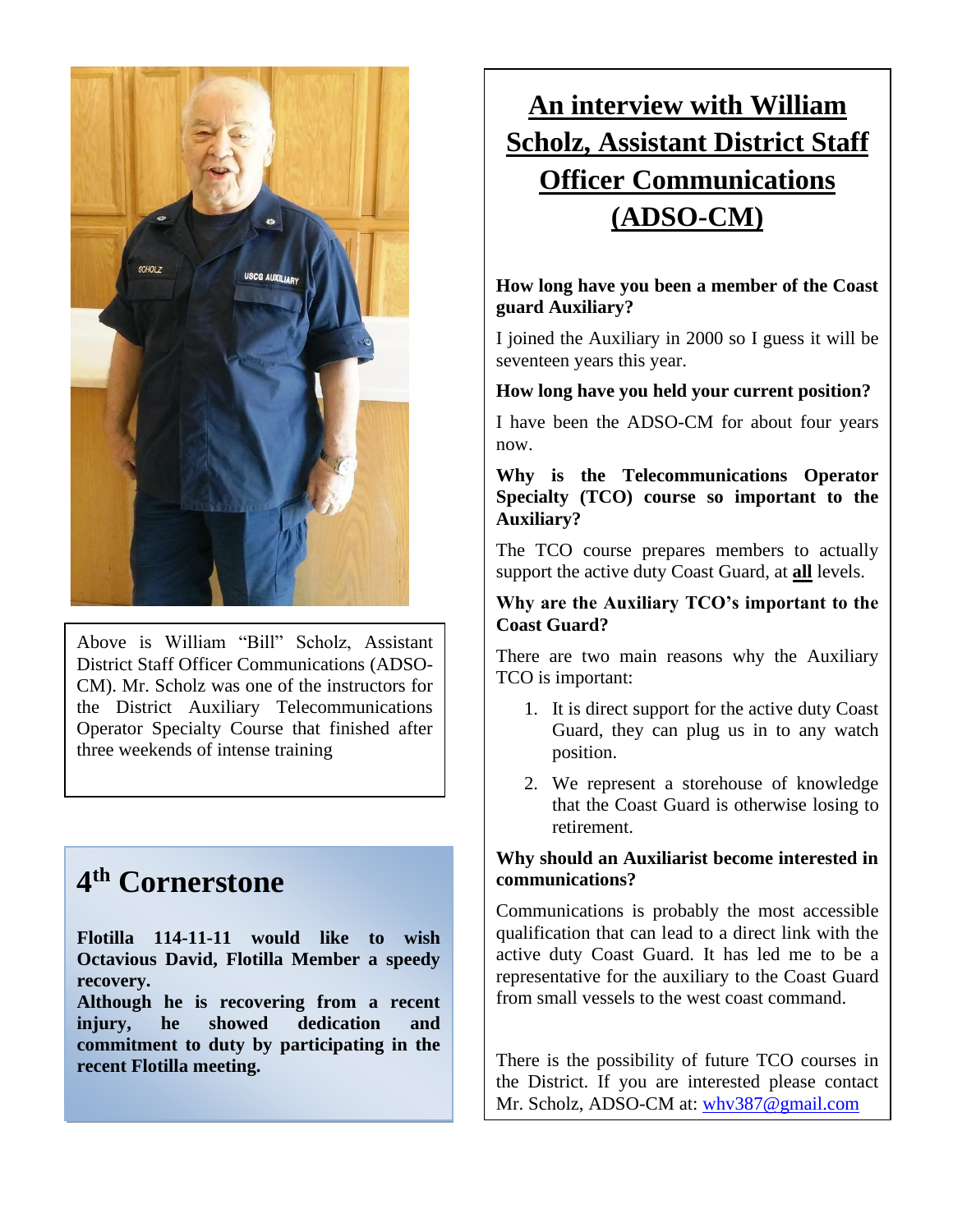### **Paratus Prep**

For a chance at recognition by the Flotilla send your answers to Kerry Morgan FSO-PB. Members who get all five questions correct will be recognized during the monthly Flotilla meeting. The FSO-PB can be reached at: [Kerrym1968@yahoo.com](mailto:Kerrym1968@yahoo.com)

- 1) A "Sheepshank" is used to?
	- a. Keep a line from fraying.
	- b. Join lines of unequal size.
	- c. Stop off a line.
	- d. Shorten a line.
- 2) A "Skiff Hook" is a device used to?
	- a. Shorten the length of catenaries in a tow line.
	- b. Attach a towline to the eye bolt to the bow of a trailer-able boat.
	- c. To create a temporary fairlead.
	- d. Join a towline to a pair of towing bridles.
- 3) A "Spring Line" is?
	- a. A mooring line made of spring lay wire rope.
	- b. A mooring line running diagonally to the keel.
	- c. A mooring line parallel to the keel.
	- d. A wire rope used for securing an anchor buoy.
- 4) A "Stopper" is?
	- a. A short length of line used for temporary holding another line.
	- b. A snatch block for handling "topping off."
	- c. An engine order telegraph.
	- d. The brake on a cargo winch.

#### 5) A "Whipping" is?

- a. A messenger.
- b. A stopper for nylon line.
- c. A U-bolt for securing a cargo whip to a winch drum.
- d. Turns of twine around a rope end.

### **Paratus Prep Answers for May**

During the month of May there were no correct answers for all five questions.

- 1) "Block Stowage" means:
	- Stowing all the cargo for a port in the same area.
- 2) A "Bowline" is used to:
	- Form a temporary eye at the end of a line.
- 3) A "contra-guide" is a type of:
	- Rudder.
- 4) A "Figure Eight" knot is used to:
	- Keep a line from passing through a sheave.
- 5) A "Mediterranean Moor" should be used when:
	- Docking stern to a berth.

### **Auxiliary History**

**June 1939** Congress created the Coast Guard Reserve which later became what is today the Coast Guard Auxiliary

**June 1942** Congressional Legislation allowed Auxiliarists to enroll as part-time or intermittent members of the Coast Guard Reserve. Thousands of Auxiliarists enroll themselves and their vessels in the Reserve. Over fifty thousand temporary Reservists served during the war patrolling harbors, factories, bridges, and docks; fighting fires; providing emergency and disaster assistance; conducting search and rescue and anti-submarine warfare; training; giving blood; selling war bonds; recruiting SPARs (CG women reservists). (An equal number of Auxiliarists served, but many held both titles simultaneously, so the 50,000 figure is used for both the number of Auxiliarists and temporary Reservists.)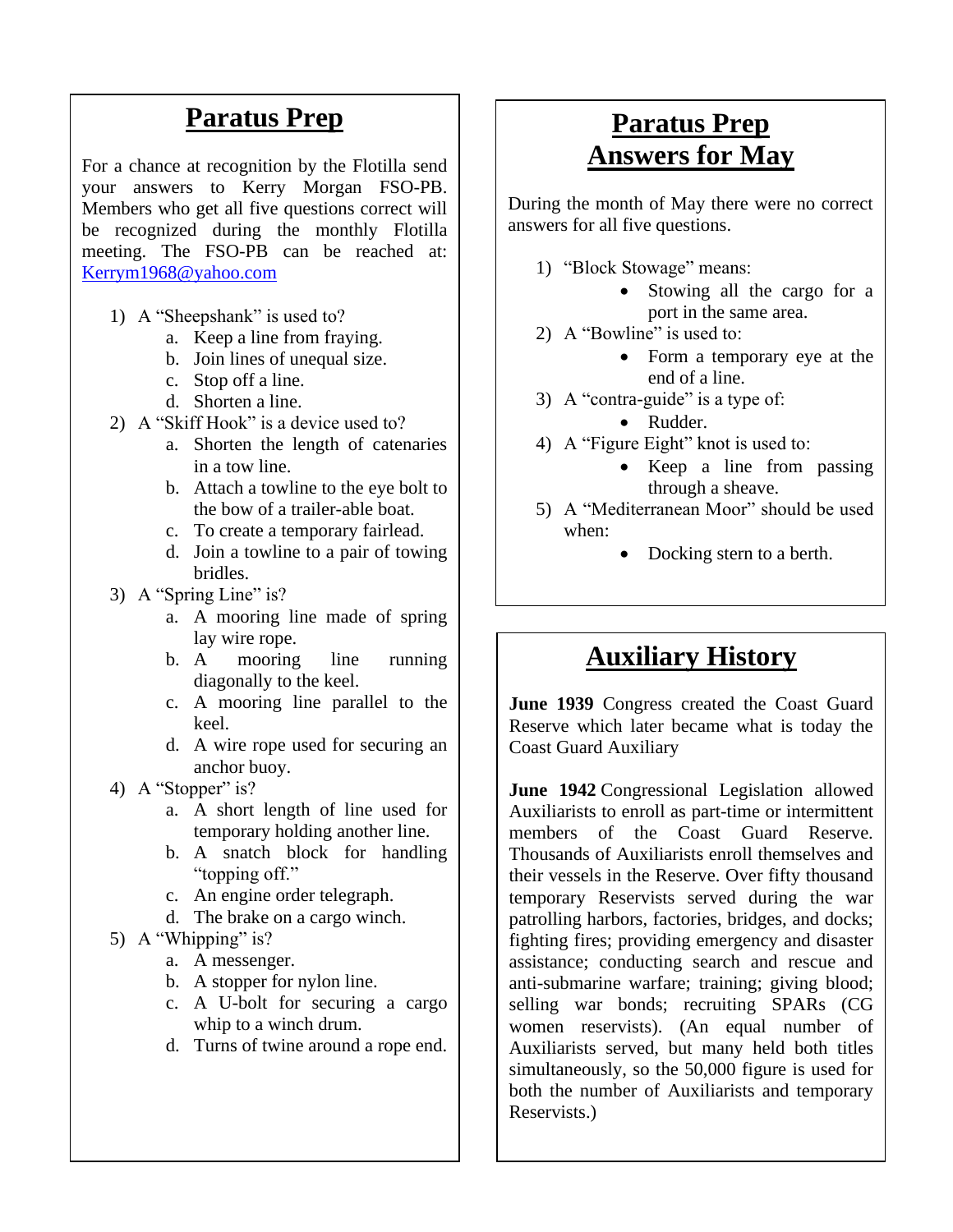### **Summer is here**

Great news shipmates, Boating Season is here, it's time to get back on the lake.

If you are interested in volunteering your time this summer please let your Flotilla Commander (FC) or Flotilla vice commander (VFC) know. If you let your FC or VFC know you are going to volunteer your time at the lake you may be able to get orders.

There are many ways you can volunteer, from Boat Crew and Dock Walker, to Radio Operator or even someone who hands out information leaflets to the public. Your assistance is always greatly appreciated. If you are a little worried about any of these jobs you can always come up just to support and chat with your fellow crew members, you may find this is just what you have been looking for to brighten your week.

Lake patrols began on Memorial Day Weekend at Lake Silverwood and will continue through the summer months. Patrol locations vary between Lake Silverwood, Lake Perris and Lake Big Bear. Please contact Larry Bitonti, your Operations Flotilla Staff Officer (FSO-O) to ensure you are going to the right lake for your weekend of volunteer activities.



Lake Silverwood Photograph supplied by Kerry Morgan FSO-PB.